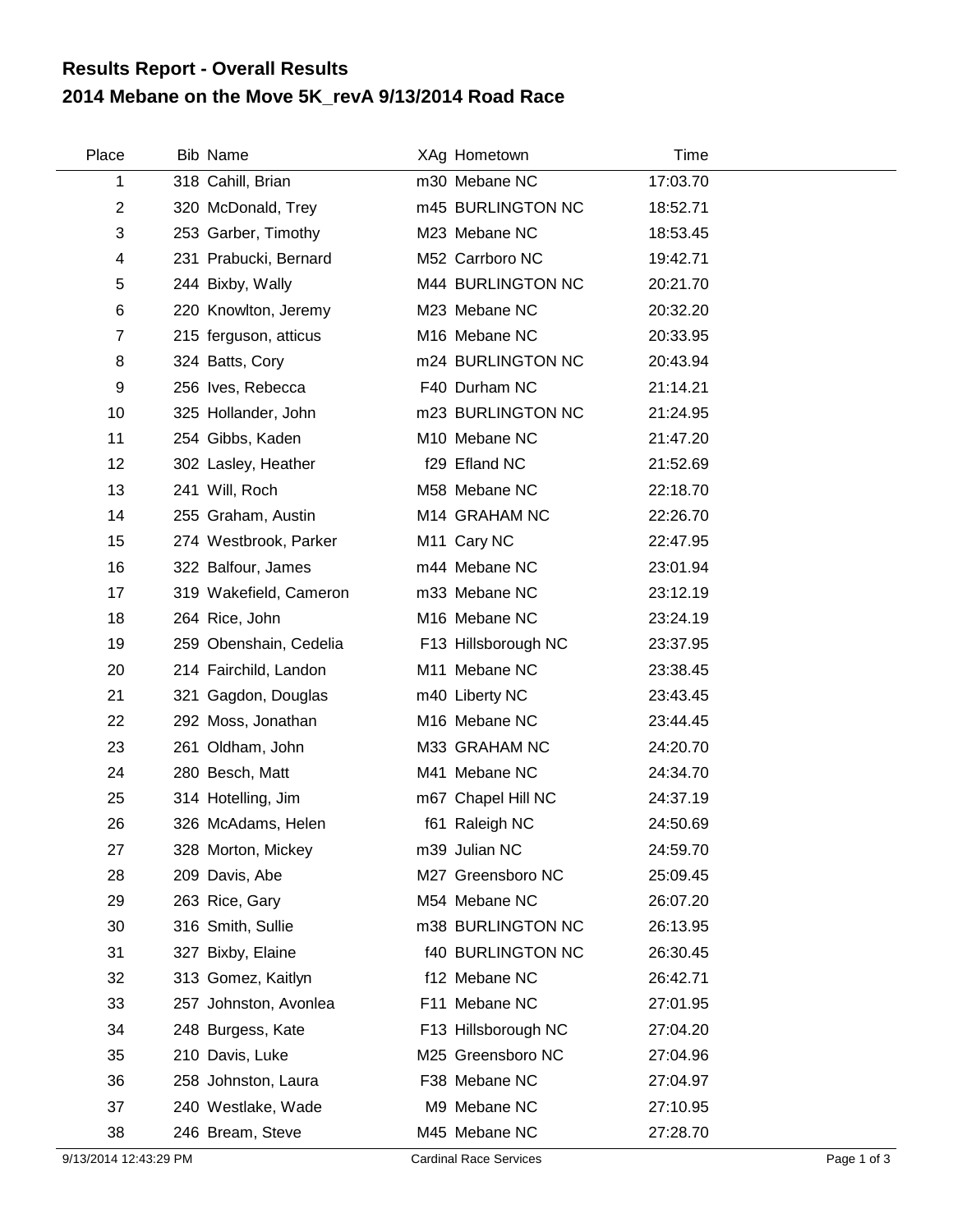| Place | Bib Name                | XAg Hometown              | Time     |  |
|-------|-------------------------|---------------------------|----------|--|
| 39    | 245 Bream, Matt         | M42 RALEIGH NC            | 27:39.44 |  |
| 40    | 204 Benson, David       | M48 Mebane NC             | 27:50.95 |  |
| 41    | 227 Phillips, Paul      | M59 Roxboro NC            | 28:07.71 |  |
| 42    | 323 DeLeonardis, Jay    | m41 Mebane NC             | 28:15.95 |  |
| 43    | 273 Westbrook, Neil     | M40 Cary NC               | 28:18.44 |  |
| 44    | 223 Mercer, James       | M55 GRAHAM NC             | 28:28.95 |  |
| 45    | 203 Beaver, Damian      | M10 Mebane NC             | 28:31.20 |  |
| 46    | 236 Tavernise, Adriana  | F42 Mebane NC             | 28:34.46 |  |
| 47    | 268 Villalta, Elizabeth | F33 Chapel Hill NC        | 28:35.21 |  |
| 48    | 222 McGhee, Brenda      | F57 Mebane NC             | 28:43.19 |  |
| 49    | 228 Porterfield, Shari  | F51 Hillsborough NC       | 29:25.45 |  |
| 50    | 211 Davis, Mike         | M53 Haw River NC          | 29:40.20 |  |
| 51    | 239 Westlake, Darrell   | M43 Mebane NC             | 29:40.21 |  |
| 52    | 312 Petrazzi, Alan      | m39                       | 29:45.95 |  |
| 53    | 201 Anderson, Isaac     | M9 Hillsborough NC        | 29:49.94 |  |
| 54    | 303 Walker, Adam        | m29 Efland NC             | 29:52.21 |  |
| 55    | 226 pannell, john       | m50 BURLINGTON NC         | 29:53.21 |  |
| 56    | 247 BROWN, CHARLIE      | M45 Efland NC             | 30:00.45 |  |
| 57    | 216 fontana, johnny     | M39 Gibsonville NC        | 30:08.21 |  |
| 58    | 301 Sciora, Izabella    | f12 Mebane NC             | 30:09.96 |  |
| 59    | 218 Hall, Camden        | M <sub>11</sub> Mebane NC | 30:39.94 |  |
| 60    | 272 Signor, Andrew      | m35 Haw River NC          | 30:46.22 |  |
| 61    | 311 Hook, Taylor        | <b>f14 BURLINGTON NC</b>  | 31:25.95 |  |
| 62    | 310 Osborne, Kristin    | <b>f36 BURLINGTON NC</b>  | 31:26.44 |  |
| 63    | 212 Edwards, Ellen      | F28 Haw River NC          | 31:44.20 |  |
| 64    | 213 Estes, Nidia        | F28 Mebane NC             | 32:12.21 |  |
| 65    | 262 Oxendine, Tina      | F38 Mebane NC             | 32:22.46 |  |
| 66    | 235 Stiegler, Hannah    | F10 DURHAM NC             | 32:23.97 |  |
| 67    | 266 Royal, Steve        | M54 Mebane NC             | 32:24.46 |  |
| 68    | 225 mundy, chase        | M16 BURLINGTON NC         | 33:31.95 |  |
| 69    | 243 Best, David         | M31 Mebane NC             | 33:40.95 |  |
| 70    | 219 Jordan, Pam         | F33 Burlington NC         | 33:45.70 |  |
| 71    | 260 Oldham, Ashley      | F31 GRAHAM NC             | 33:47.95 |  |
| 72    | 242 WILLIAMS, BRENDA    | F64 Reidsville NC         | 34:08.45 |  |
| 73    | 249 campbell, ben       | m11 Chapel Hill NC        | 34:10.95 |  |
| 74    | 309 Owen, Jenn          | <b>f38 GRAHAM NC</b>      | 34:32.70 |  |
| 75    | 230 powell, emily       | F30 Mebane NC             | 34:36.95 |  |
| 76    | 299 Bevacqua, Teagan    | f12 Mebane NC             | 34:40.20 |  |
| 77    | 269 Williams, Gracelyn  | F10 Mebane NC             | 34:41.95 |  |
| 78    | 300 Sciora, Elizabeth   | f50 Mebane NC             | 35:00.71 |  |
| 79    | 293 Moss, Tricia        | F39 Burlington NC         | 35:10.47 |  |